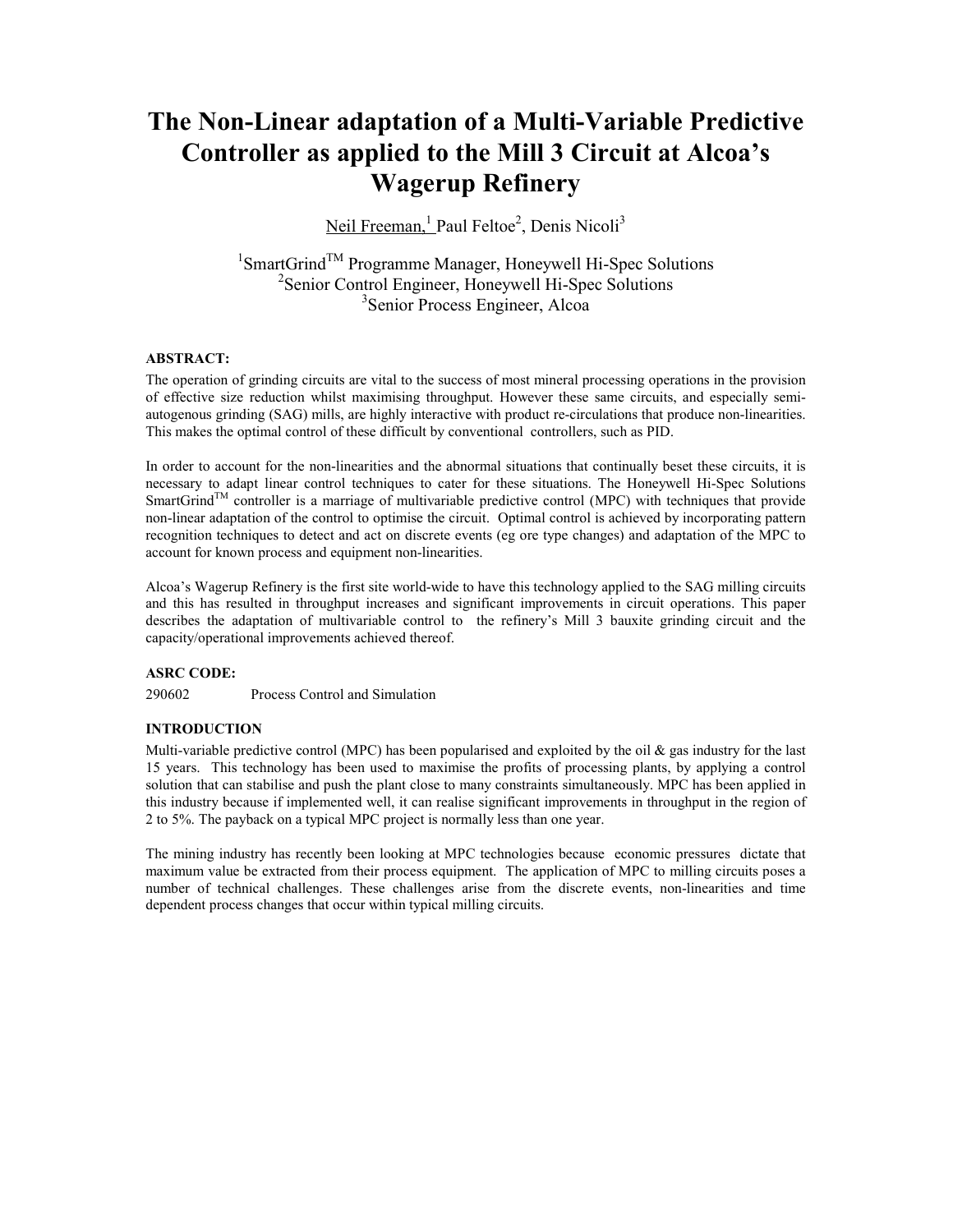# Milling Processes

A typical grinding circuit is shown in below.



The grinding mill illustrated uses many measurements for controlling the stability and throughput of the operation. There are three physical inputs to the circuit (New feed, and two water additions) and one output (properly sized ore from the cyclone). In addition, the circuit draws power, and measures flow, density, level, weight, and other signals such as particle size.

The main objective of the grinding circuit is to deliver to the downstream processing material of the correct size for recovery of the valuable minerals. Generally milling circuits are the bottleneck for the process. Considerable additional revenue can be attained by pushing additional material through the milling circuit.

### Control Problems

There are three main difficulties experienced with the control of milling circuits:

1. Delay Times

 Because of the large capacity of milling equipment and the re-circulation of material there can be considerable lags between making a set point change and seeing the completed change on the process variable. Some steady state settling times may approach 2 hours or more. Thus in order to correctly account for disturbances a mill operator must be constantly considering the process situation up to two hours ahead of the current time, this can cause instability especially with inexperienced operators.

2. Variable Interactions

 Variables also interact with the other variables to different degrees. For example, product size could be controlled by the cyclone feed density which, in turn, could be controlled by the sump water addition. However alteration of the sump water addition will also affect the circulating load which, in turn, will affect the mill load, power and ultimately the product size. Thus in order to adequately control this process, all variables should be controlled simultaneously.

3. Power Load Relationship

 There is an inverse parabolic relationship between mill power and load which is dependent upon ore type, size, operating density and ball loading. Maximum grinding efficiency, and therefore maximum production rate, occurs at the point of maximum power on the power / load relationship. On this basis there should be a theoretical optimum load set point that maximises production. In practice it is desirable to operate somewhat below the optimum, to ensure consistency of process gains. The optimum operation therefore implies selecting a load setpoint slightly below the inflection point on the power/load curve, with the intention to maximise production, while maintaining controllability of the mill.

#### Multi-variable Predictive Control

The majority of mill controls make extensive use of PID (Proportional, Integral and Derivative) controls. However in order to cope with the variety of problems, the control schemes are de-tuned and run conservatively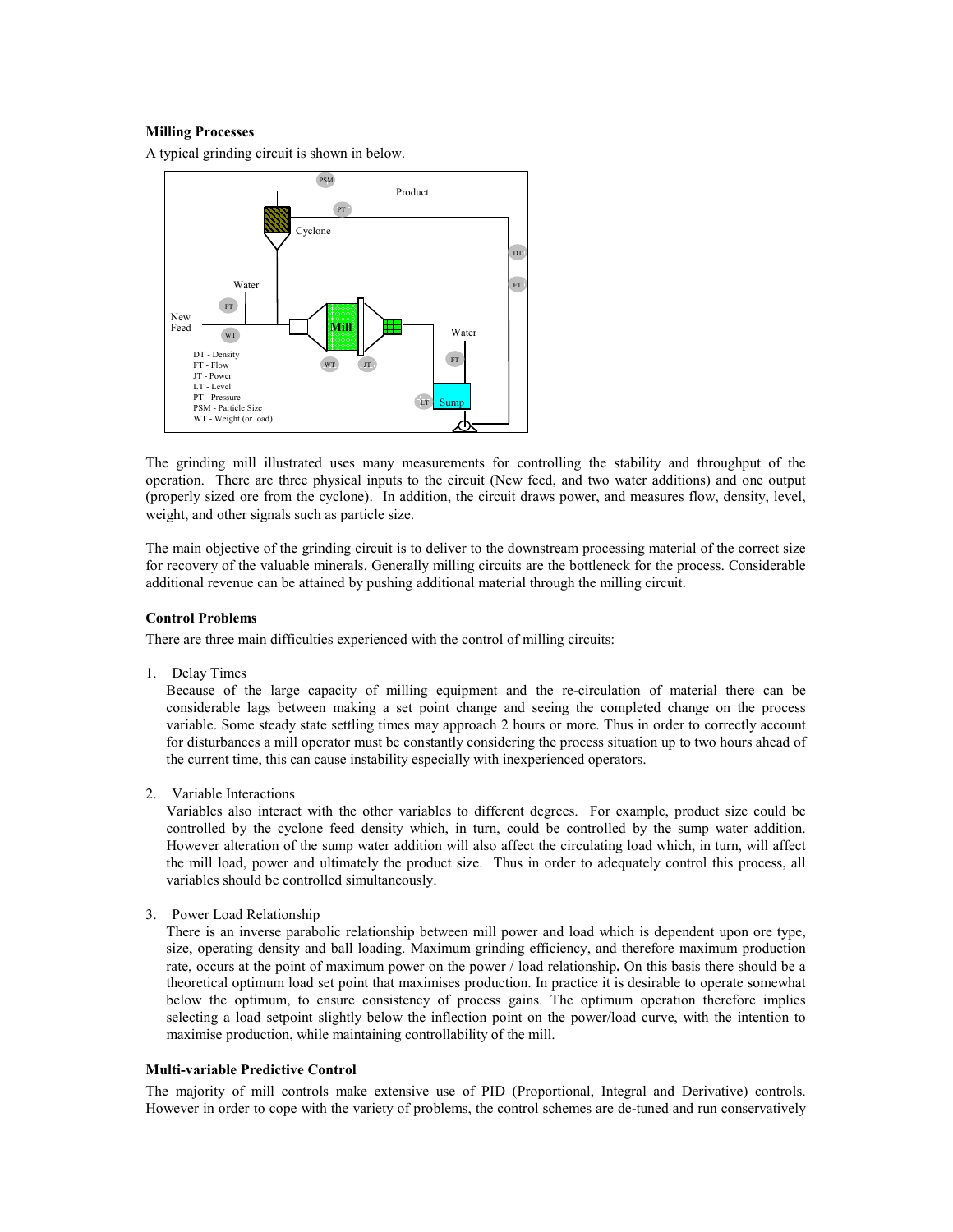to avoid process upsets. Generally changes are only made on an infrequent basis which provides for a more stable operation but may fall short of optimising the circuit (and sacrifice profits). This means that the circuit is operated below the possible constraints, providing the potential for throughput improvements.

In order to control this process, control schemes must be able to account for multiple interactions between variables. This is the domain of multi-variable predictive control (MPC). MPC formulations enable robust control that can handle input and output constraints, dead-time, high order dynamics, co-linear control problems (from a dynamic and steady state perspective) and optimisation.

# MPC ADAPTATION FOR MILLING

The key to successful acceptance of MPC in this industry is the ability of the controller to handle unusual process upsets and to recognise operation realities such as:

- Discrete events such as changes in ore size and type can lead to process upsets such as mill overloads and/or power excursions in SAG mills. These events, sometimes can be measured and some can be inferred from patterns in process signals.
- Process equipment dynamics is non-linear within the band of normal operation. Examples of these are:
- Events leading to mill overload can show changes in model type  $(1<sup>st</sup>$  order to integrating) and gain inversion.
- The performance of the mill product sizing device (e.g. DSM screen)
- Availability & reliability of process instrumentation.

Controlling a SAG mill is a non-linear problem near capacity constraints. Designing a controller that addresses the above issues can be split into 2 groups.

- Factors that can be influenced (controllable) by the handles available (feed/liquor), and
- Factors that are not directly measurable, but can be detected by subtle changes in plant measurements.

# Controllable Factors

During normal operation the following process models are key to controlling the milling circuit.

- Feed rate (increasing feed increases the mill load)
- Liquor flows (increasing liquor flows decreases the mill load)

Feed and liquor flows exhibit linear behaviour significantly below the capacity limit of the mill but as the mill is loaded, non-linear behaviour can be observed.

The physical capacity limit of the mill can be defined as the point where the discharge mechanism cannot remove all of the material that is being fed into the mill. This causes a problem with a linear controller because the dynamic models change from a positive stable model for bauxite feed (or negative stable model for liquor additions) to positive integrating (unstable) models for both. These changes arise when the material entering the mill cannot be removed. Thus mill contents integrate above "maximum" capacity and have stable dynamic models below maximum capacity. These model changes can be attributed to changes in the mill operating curve, physical limitations of the mill or interactions between the two. They can be temporary (a dynamic transient) or permanent in nature (pulp lifters or grates are limiting).

Mill feed is made up from fresh bauxite feed, liquor addition and recycle from the sizing device. Recycle is not measurable or controllable but can be influenced by manipulation of the density at the sizing device.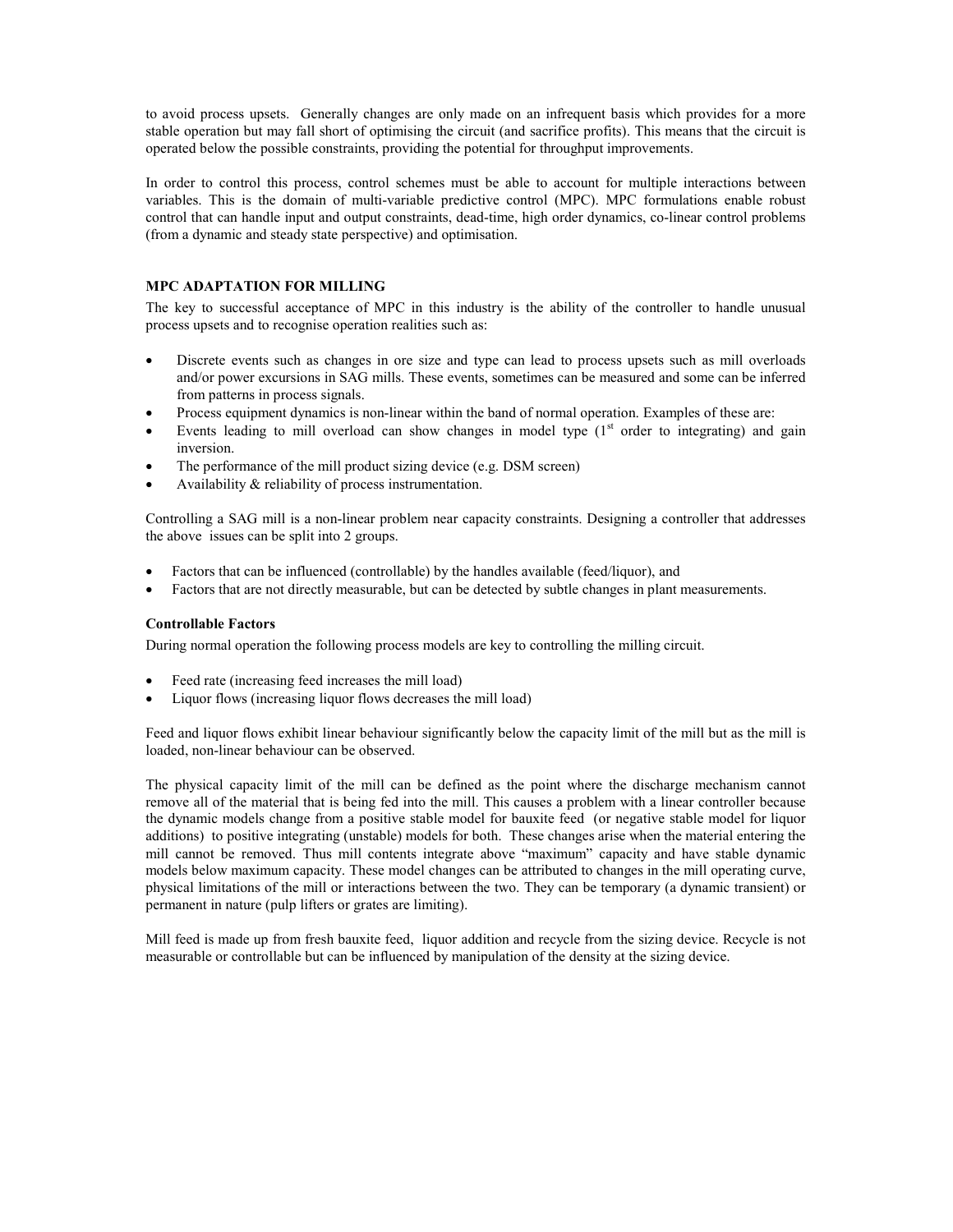Recycle is influenced by a number of factors.

- Oversize recycle increases as sizing device feed density increases
- Oversize recycle increases as sizing device feed flow increases
- Oversize recycle increases with long term plugging of the sieve

The influence of density on the recycle has been found to be the most effective method to linearise the influence of the sizing device performance on mill load. This can be done by adjusting the process models of the on-line multi-variable controller. The following graph illustrates this concept.



#### Uncontrollable Factors

Whilst operating high feed rates, the following factors must be accounted for by the control application.

- Ore type and size changes
- Changes in slurry consistency (which can be partially dependent on feed type/size and recycle)

These disturbances can shift the mill operation to a position below or above the maximum circuit capacity. The latter implies potential mill spillage.

These uncontrollable process changes are not directly measurable, but an inference of them can be made by online statistical analysis of the load, power and mill discharge flow signals and combinations thereof. The installed application uses mill load/power and mill load/ discharge flow analyses to improve control of the mill at high capacities.

#### Mill Load/Power

As discussed previously, SAG & AG mills have an inverse parabolic relationship with respect to load and power. The shape and position of these curves is dependent on ore size, ore type, operating density, feed rate, recycle, ball loading and mill physical characteristics. This means the shape of the curve can change within normal operating parameters. Operation on the RHS greatly increases the tendency for mill spillage.

Detection of this "state" is done by a statistical error analysis using a moving window of operating data. RHS detection is interfaced with the multi-variable controller Mill load CV high limit to guide the mill to a more desirable operating point.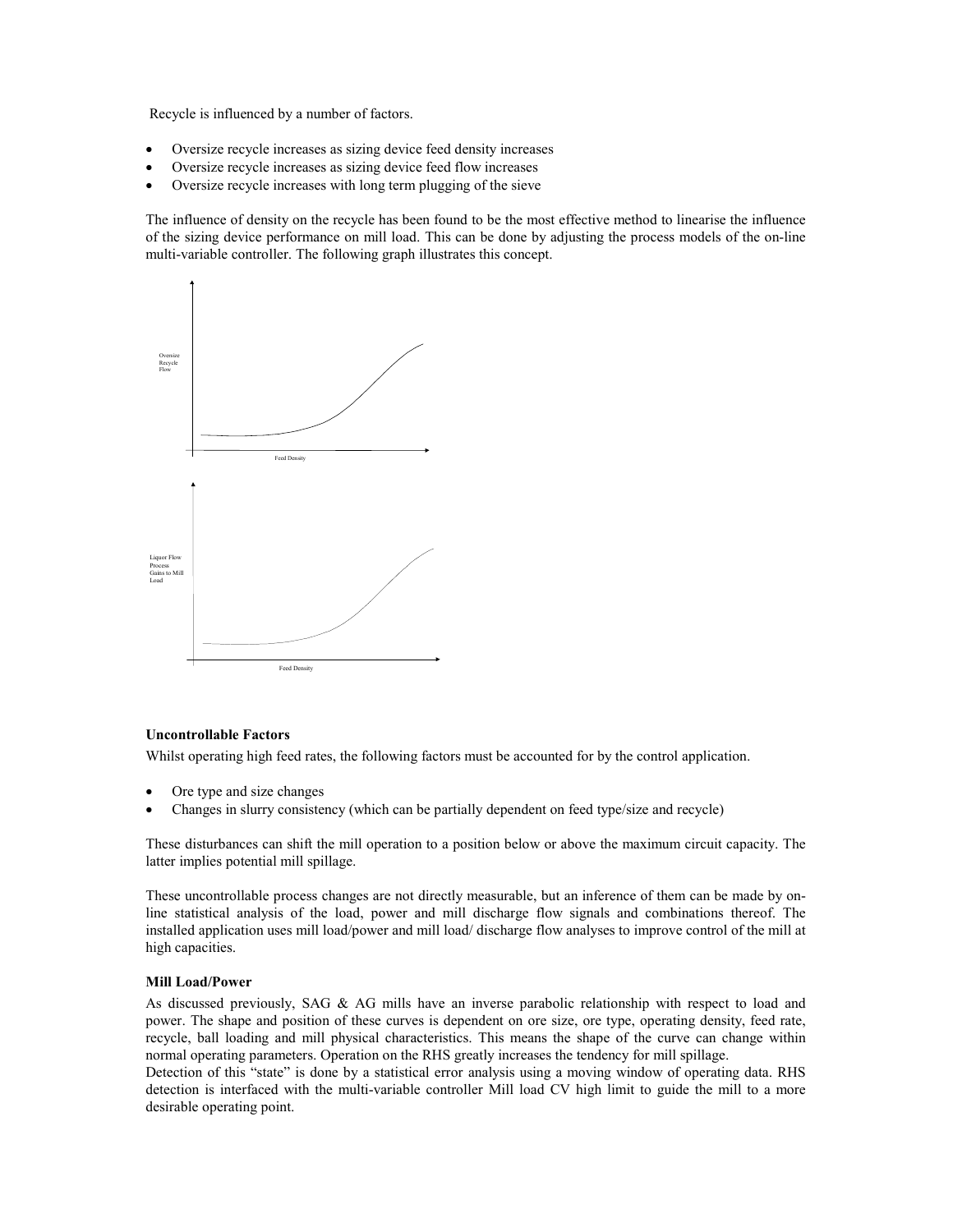#### Mill Load/Discharge rate

Changes in the mill "state" such as those described above can cause a coincidental rise in mill load and reduction in mill discharge flow. This is not necessarily a "bad" mill dynamic, but mill feed rate should not be increased in such a situation. In a similar method to above, the mill load high limit is temporarily constrained as the disturbance should be allowed to move through the mill.

#### Rapid changes in Power or Load

Some disturbances require rapid reductions in feed rate. If these disturbances are not addressed mills can over fill or trip on motor power protection. The application installed on the SAG mill at Alcoa Wagerup reduces feed rate upon detection of a rapid change in mill load or power.

# ALCOA WAGERUP MILL 3

#### Process Description

The Wagerup Semi-Autogenous Grinding (SAG) Mill is a closed circuit milling device, in which feed bauxite is slurried and ground in the presence of steel balls. The mill discharge passes through Dutch State Mines (DSM) sieving screens and oversize material is returned to the mill feed chute, while product or undersize material is pumped to slurry storage facilities. The circuit was well instrumented although deficiencies were found with some of this equipment during the course of controller implementation.

The control objectives are:

- 1. Maximise mill production rate.
- 2. Maintain DSM feed density.
- 3. Maintain product grind
- 4. Minimise process disturbances (eg mill overloads etc.)

The mills were previously equipped with a PID-based control strategy This control scheme uses a low selector determines whether power, load or tonnage (a high limit imposed by the operators) is used for control of the bauxite feedrate. The pulp density is regulated by a PID controller, which adjusts the ratio of liquor to bauxite. This is illustrated below:



This scheme was found to work satisfactorily, though for optimum use it was heavily reliant upon the operator for the correct selection of the set points. If this was not done, saw-toothing could occur in switching from one selected item to another. In addition, it was found that for the majority of the time the control of the feedrate was just selecting the feedrate limit put in by the operator because they had entered a lower than optimum setpoint to obtain stable operation.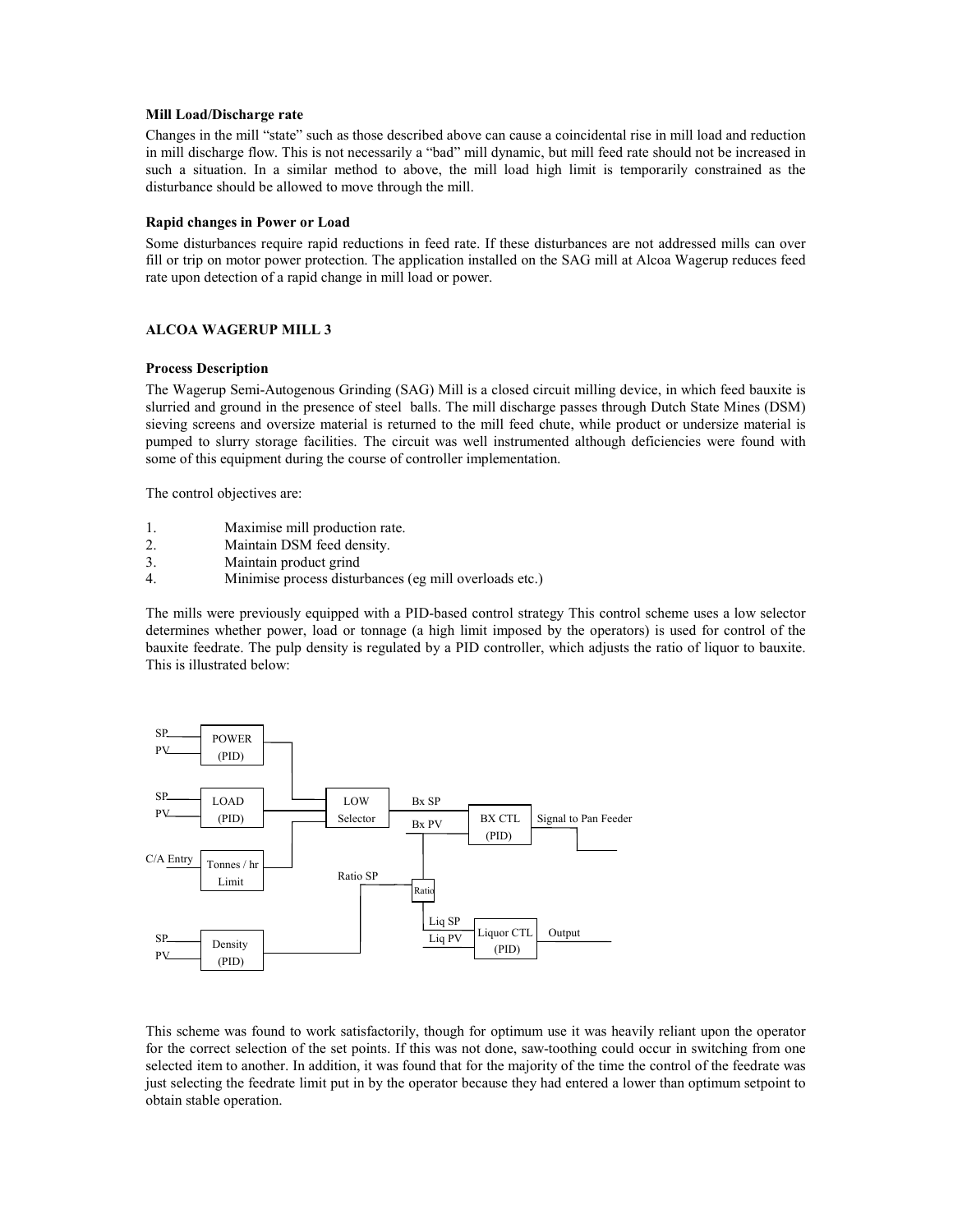The major problem experienced was overloading of the mill, which resulted in material spillage. Under this circumstance the feedrate was cut resulting in production losses. This was estimated to result in over 1% loss in production.

# MILL 3 SMARTGRIND $^{TM}$  IMPLEMENTATION

The SmartGrind<sup>TM</sup> implementation on Mill 3 is illustrated below.



The application provides set points to the bauxite and liquor additions, the manipulated variables (MV's). It does this to keep the variables that need to be controlled, controlled variables (CV's) within constraints. The existing control scheme (ratio control to spent liquor and the low select to the bauxite feed SP), was not utilised.

The MPC application, as a first priority, tries to keep the CV's and MV's within limits. Its next priority is to optimise the mill operations by pushing the MV's to maximise the throughput such that all its and CV's are within specified limits. The non-linear adaptation serves to provide the controller with the robustness to cope with the varied conditions experienced.

# **BENEFITS**

#### Performance Tests

A rigorous series of on/off trials, for the MPC, were conducted over a two month period to determine the controller benefits under real operating conditions. This performance test was designed to mitigate the possible effects of external factors on the control operation, these being factors such as feed ore changes, bin level changes, ball charge, screen operation, day versus night and shift crews. Nominally 12 hour periods of on and off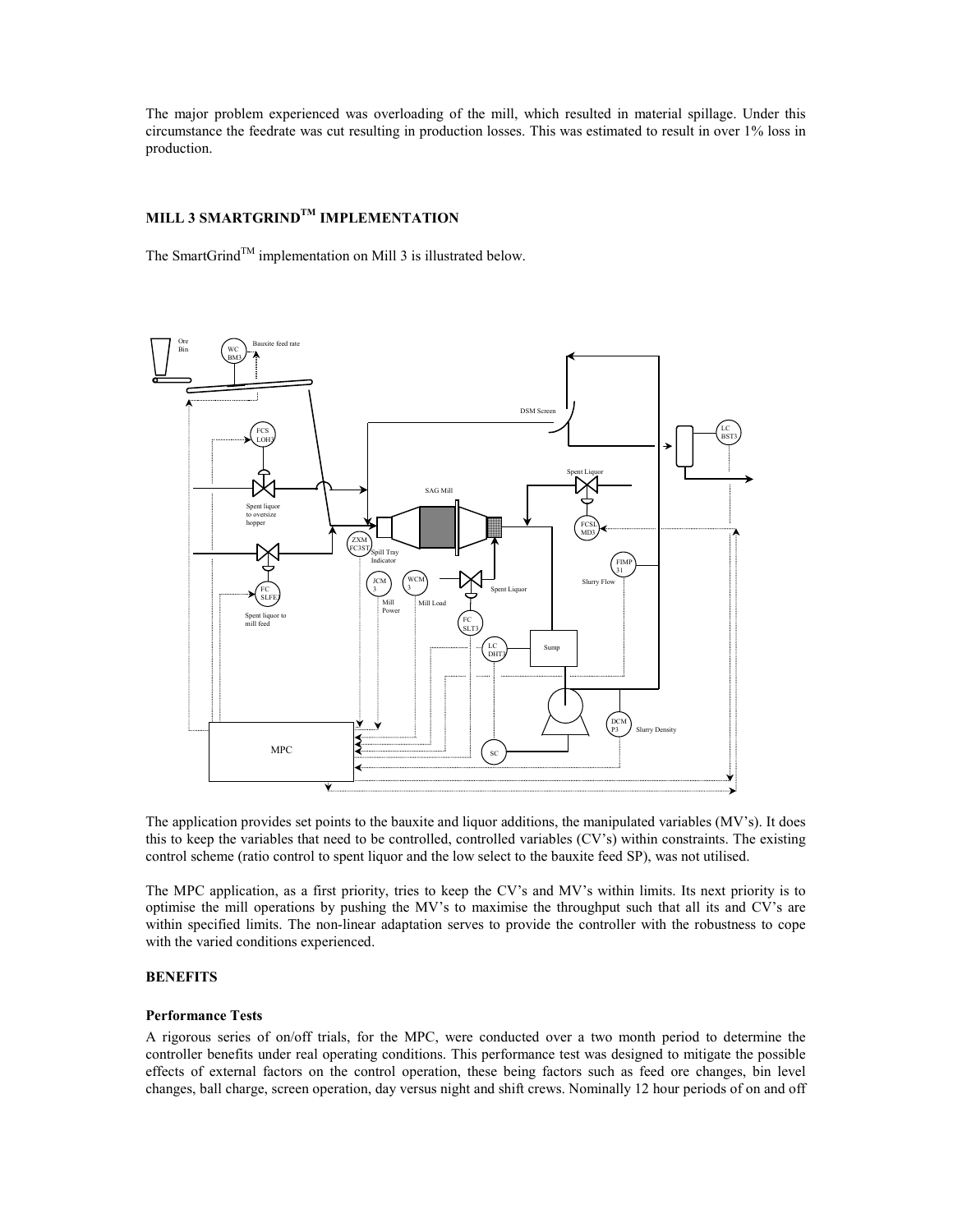running were assigned and data was collected as 6 minute averages. This data was then reviewed and periods classified as either controller ON or OFF and periods of data to be ignored for various reasons.

The data was analysed by considering each trial period when the controller was ON and OFF as a trial block. The average throughput of the ON versus the OFF period was compared and a difference calculated. This was then repeated for successive blocks and is summarised graphically below:



In order to account for the different sample sizes all the data points in the ON and all in the OFF were averaged and the means and standard deviations compared. This allows each average to be evenly weighted and for a statistical confidence to be established. The results are summarised below:

|                                  | <b>SmartGrind ON</b> | <b>SmartGrind OFF</b> |
|----------------------------------|----------------------|-----------------------|
| <b>Average Throughput (wtph)</b> | 588.0                | 579.3                 |
| <b>Sample Number</b>             | 5007                 | 6853                  |

| <b>Mean Difference</b> | 8.7 wtph (1.5%)               |
|------------------------|-------------------------------|
| 95% Confidence         | $+/- 11.6$ wtph $(+/- 2.0\%)$ |

It should be noted that the low throughput is also a result of the operators actions to mimic the operation of SmartGrind<sup>TM</sup> when the conventional controller was in use. This was observed to occur after several runs of SmartGrind<sup>TM</sup> ON. This could not be designed out of the performance test given the time constraints at the time.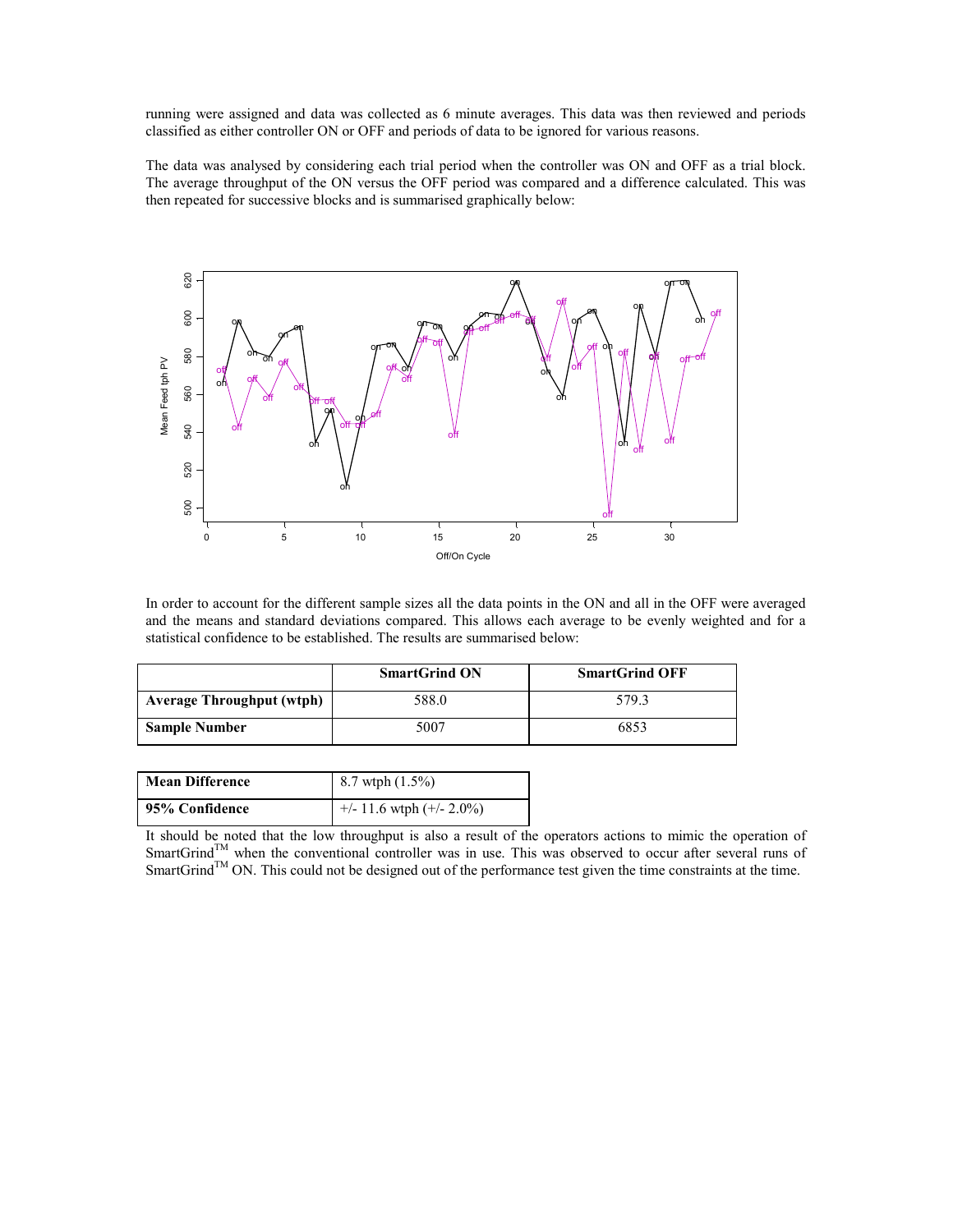#### Long Term Trends

The performance trials have increased the operator awareness of the control issues around the milling circuit. The result of this is that to a certain degree the operators mimic the action of the controller and hence have operated the circuit better since the controller was commissioned even if it is not being run. This is felt to have resulted in a smaller improvement that might otherwise have resulted.

A long term trend of the mill throughput shows a gradual increase since the controller was commissioned, even though the controller was not on for all of this period. This is shown below:



Since the MPC controller was commissioned there has been an increase in throughput and a number of record productions have been achieved. Whilst there have been other factors that have influenced this increase in throughput the SmartGrind<sup>TM</sup> controller has helped to sustain this improvement.

# Non Quantifiable Benefits

In addition to the quantifiable benefits a number of other benefits have been identified:

- ♦ A reduction in the frequency of mill spillages. This was predominantly due to the inclusion of control modules to detect mill over loading.
- ♦ A decrease in the workload associated with cleaning up mill spills and a decrease in the use of illegal dilution (hose-water) and portable (hire) sumps.
- A positive acceptance from control attendants and the request to apply the scheme to other mills
- ♦ Consistently high mill throughput from a day to day basis enabling record mill throughputs to be achieved on mill 3 for same feed conditions
- ♦ The ability to increase mill throughput as favourable ore was presented to the mill circuit, resulting in record tonnages achieved through the mill.
- Standardisation of mill operations.

# **CONCLUSION**

There are clearly significant benefits to be gained from the use of advanced control techniques for the control of grinding circuits. Multivariable predictive control (MPC) is a well proven advanced control technique that has